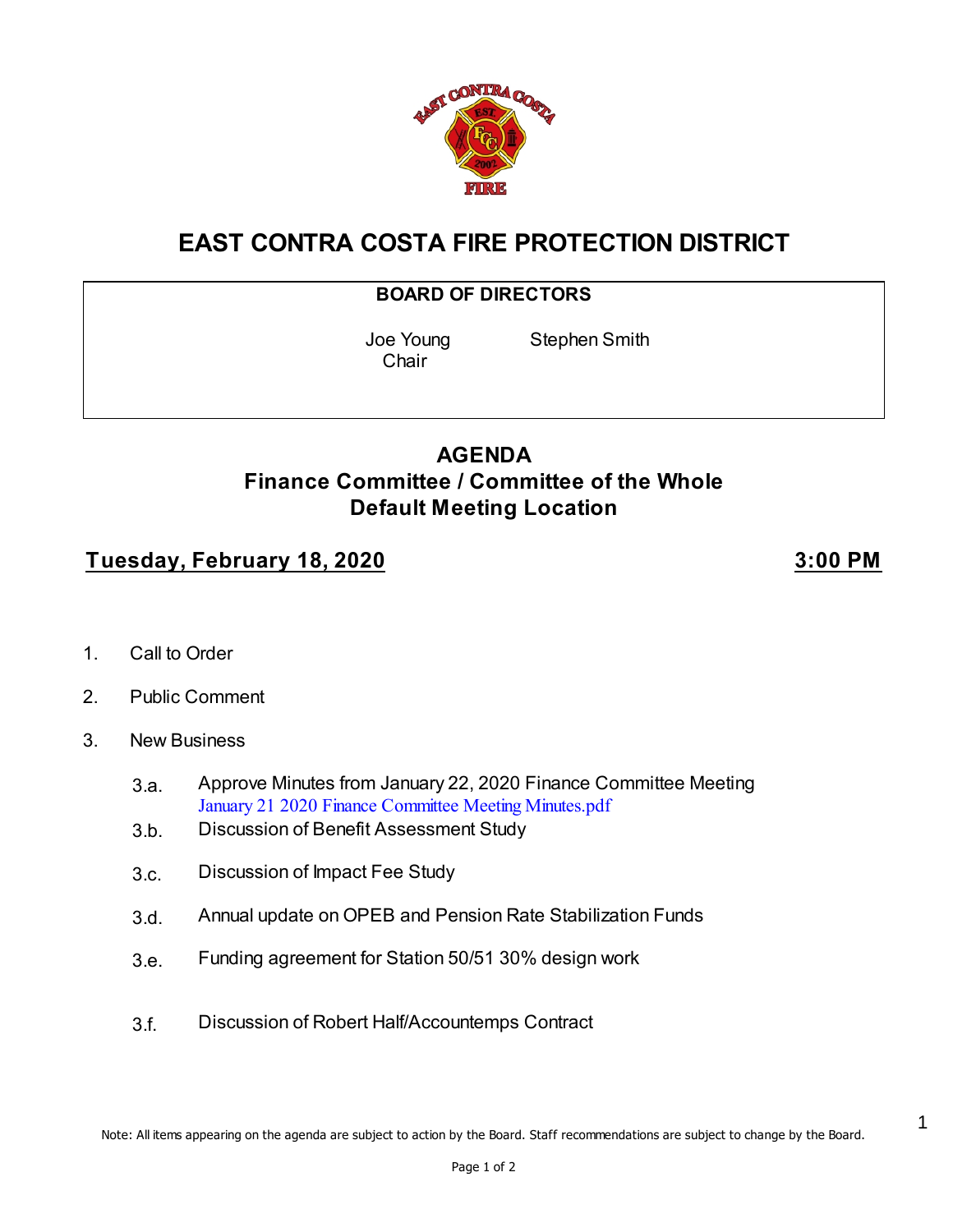- 3.g. Discussion of Greg Kennedy Contract
- 3.h. Discussion of Fire Recovery USA Contract
- 3.i. Discussion of Replacement Vehicle for Honda Minivan
- 3.j. Backfill Battalion Chief Position
- 3.k. Discussion of Compensation Policy
- 4. Request for Future Agenda Items
- 5. Next Meeting March 16, 2020 3:00 p.m. Vista Conference Room Brentwood City Hall

#### **POSTING STATEMENT**

A copy of this agenda was posted **at the East Contra Costa Fire Protection District Administrative Office, 150 City Park Way, Brentwood, CA 94513.** Pursuant to CA Government Code §54957.5, disclosable public records and writings related to an agenda item distributed to all or a majority of the Board of Directors including such records and writing distributed less than 72 hours prior to this meeting are available for public inspection at the East Contra Costa Fire Protection District Administrative Office, 150 City Park Way, Brentwood, CA 94513.

NOTICE In compliance with the Americans with Disabilities Act, any individuals requesting special accommodation to attend and/or participate in District Board meetings may contact the District Administrative Office at (925) 634-3400. Notification 48 hours prior to the meeting will enable the District to make reasonable accommodations.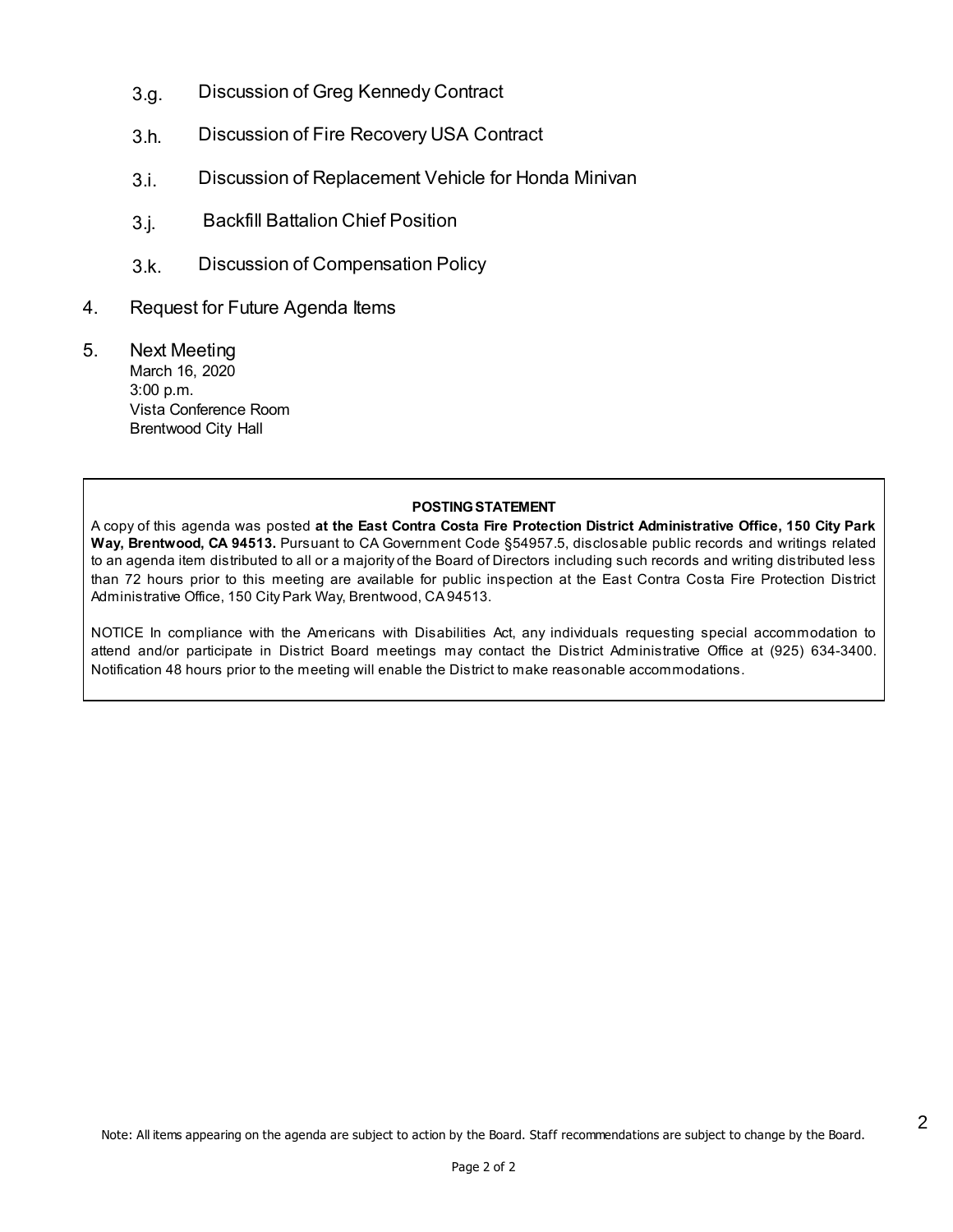Meeting Date: February 18, 2020 Submitted by: Regina Rubier Submitting Department: Administration Item Type: Minutes **Agenda Section:** New Business

**Subject:** Approve Minutes from January 22, 2020 Finance Committee Meeting

**Suggested Action:**

**Attachments**:

[January 21 2020 Finance Committee Meeting Minutes.pdf](https://legistarweb-production.s3.amazonaws.com/uploads/attachment/attachment/533206/January_21_2020_Finance_Committee_Meeting_Minutes.pdf)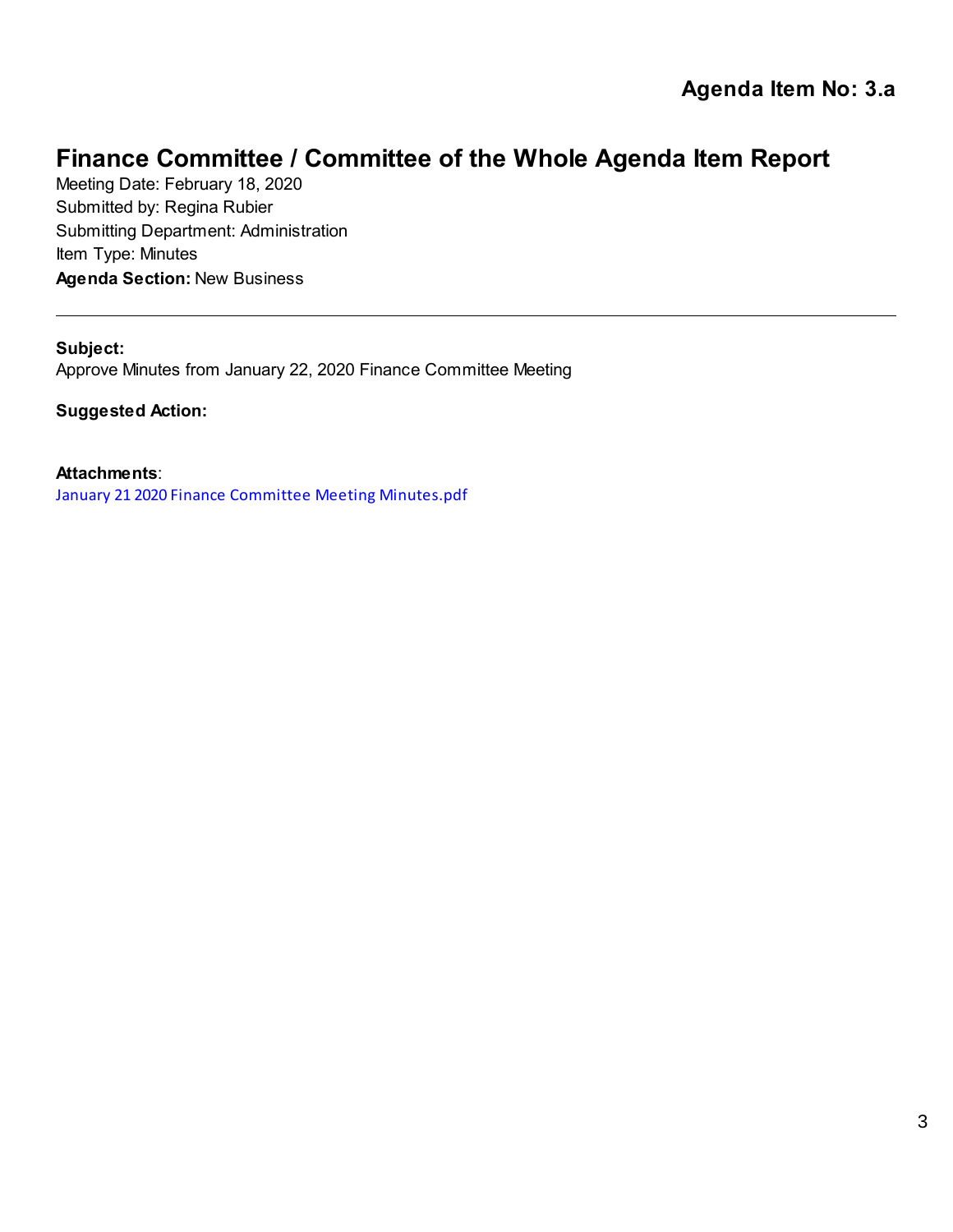

#### **EAST CONTRA COSTA FIRE PROTECTION DISTRICT**

#### **BOARD OF DIRECTORS**

**Chair** 

Joe Young Stephen Smith

#### **Finance Committee / Committee of the Whole Meeting Minutes**

#### **Tuesday, January 21, 2020 3:00 PM**

4

- 1. Call to Order 3:04 p.m. Chair Young and Vice-President Smith in attendance
- 2. Public Comment 3:05 p. m. Mark Whitlock asked what was the Status of Type 1 apparatus.
- 3. New Business
	- 3.a. Approve Minutes from December 16, 2019 Finance Committee Meeting 3:06 p.m. Moved by Vice-President Smith and approved by Chair Young
	- 3.b. Discussion of Impact Fee Study Prepared by NBS 3:07 p.m. Discussion lead by Chief Helmick
	- 3.c. Discussion of Mid-Year Budget Review 3:12 p.m. Discussion lead by Regina Rubier, Business Services Manager Committee advised for minor revisions and bring to February Board Meeting
	- 3.d. Purchase Vehicle for Fire Prevention Inspector 3:35 p.m. Discussion lead by Regina Rubier, Business Services Manager Committee advised to bring to February Board Meeting on consent calendar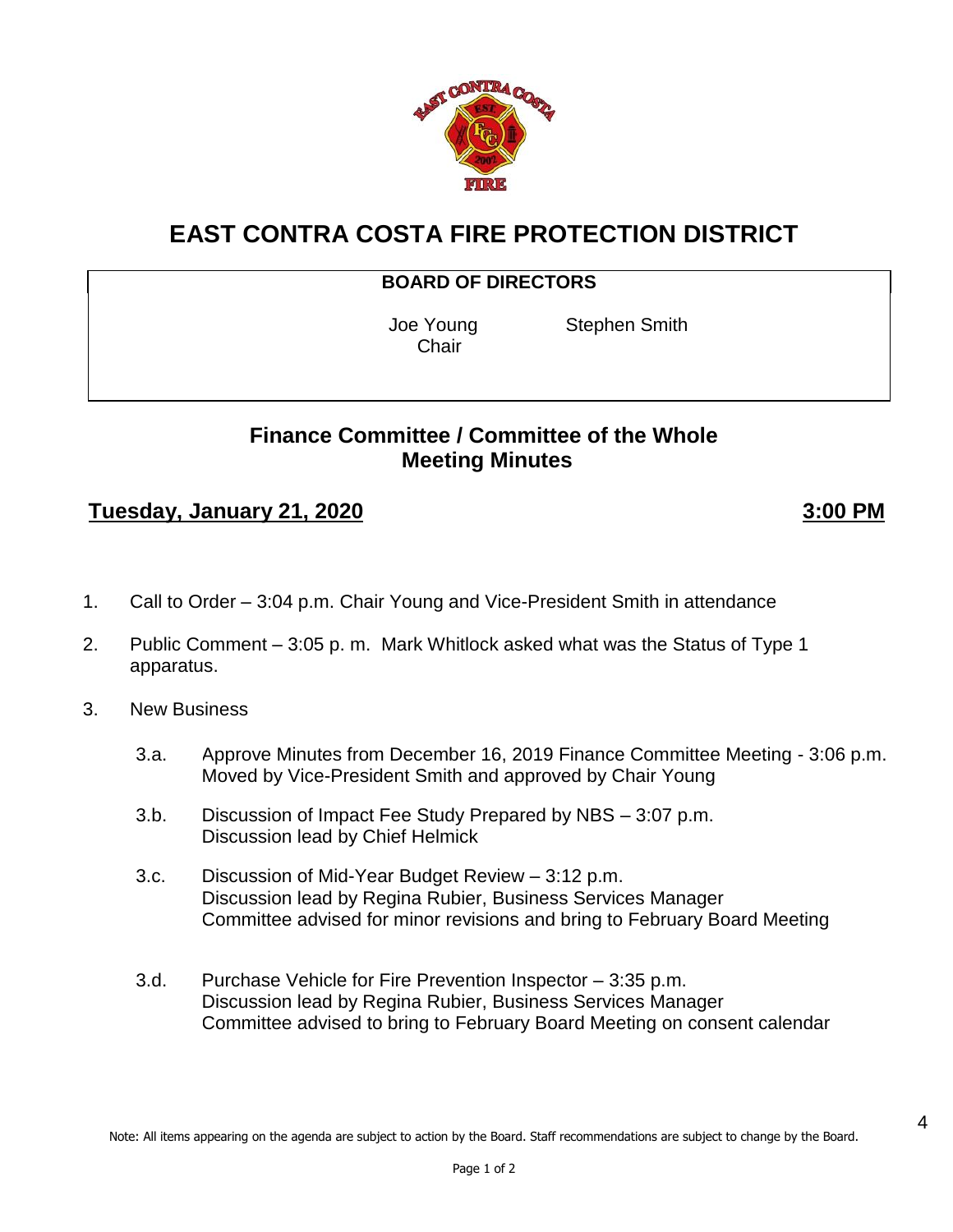- 3.e. Purchase of Type 5 Apparatus 3:41 p.m. Discussion lead by Regina Rubier, Business Services Manager Committee advised to bring to February Board Meeting on consent calendar
- 3.f. Discussion of 2020 Financial Goals 3:52 p.m.
- 4. Future Agenda Items 4:02 p.m.

#### Next Meeting

February 18, 2020 3:00 p.m. Vista Conference Room Brentwood City Hall

5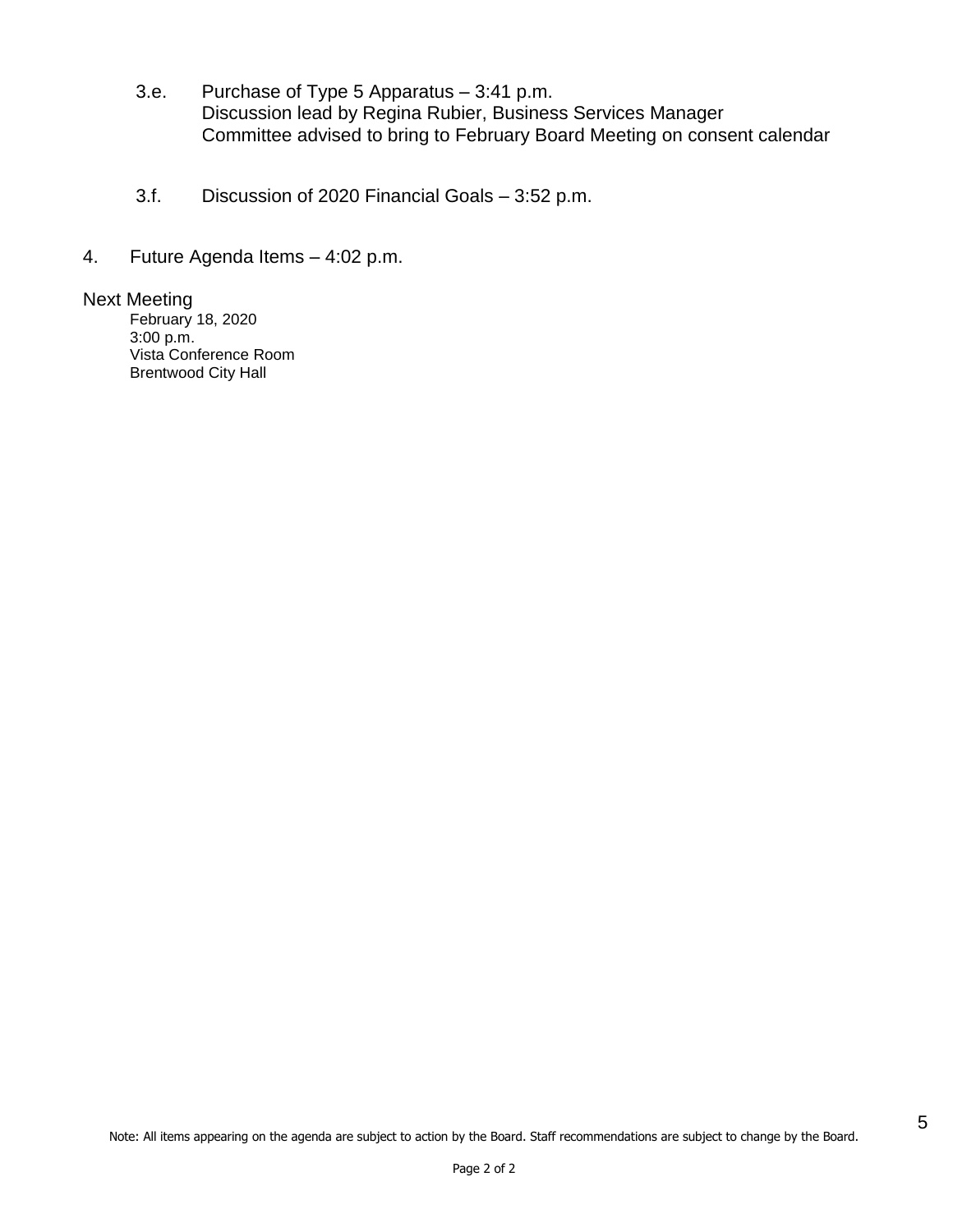Meeting Date: February 18, 2020 Submitted by: Regina Rubier Submitting Department: Finance Item Type: Discussion **Agenda Section:** New Business

**Subject:** Discussion of Benefit Assessment Study

**Suggested Action:**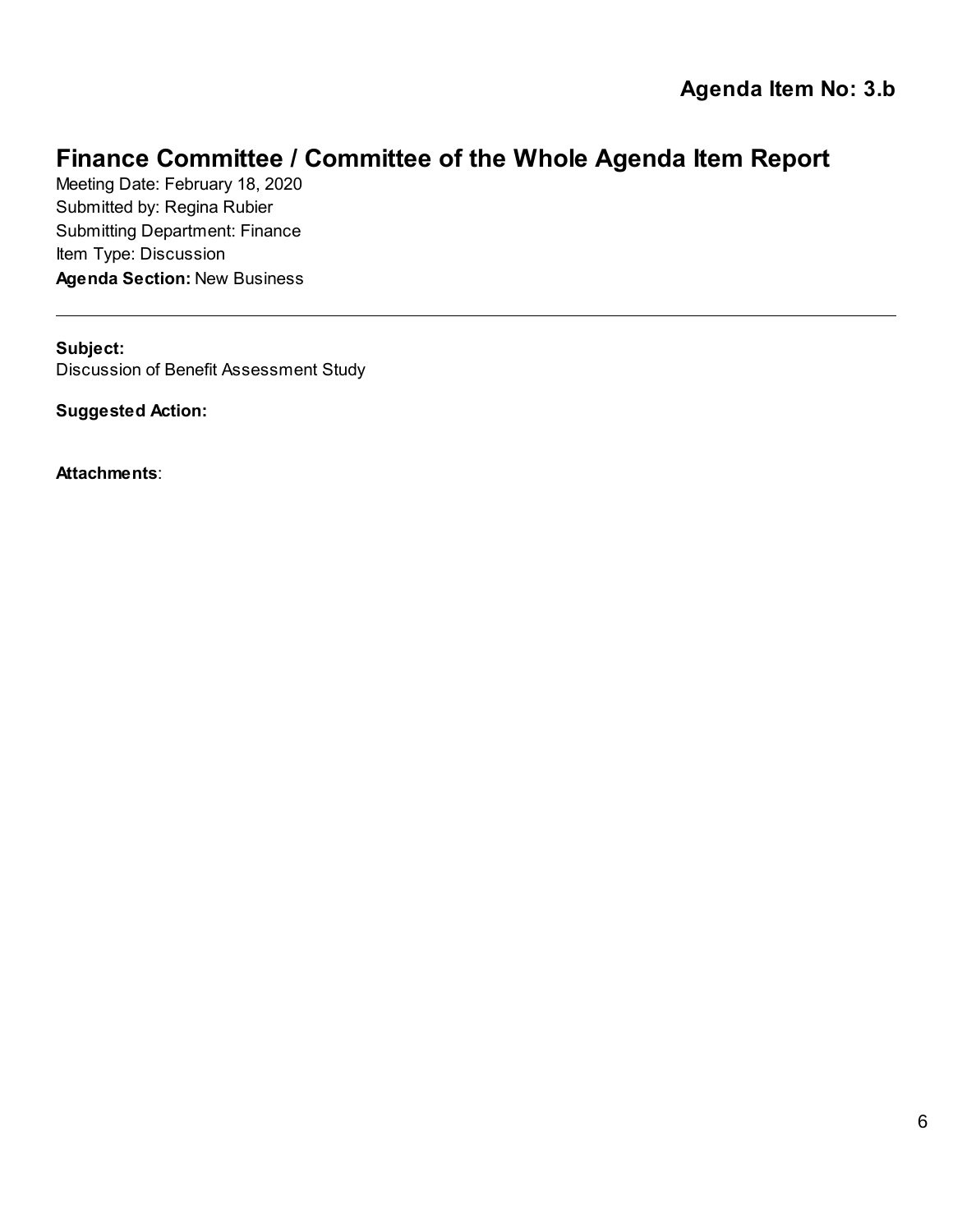Meeting Date: February 18, 2020 Submitted by: Regina Rubier Submitting Department: Finance Item Type: Discussion **Agenda Section:** New Business

**Subject:** Discussion of Impact Fee Study

**Suggested Action:**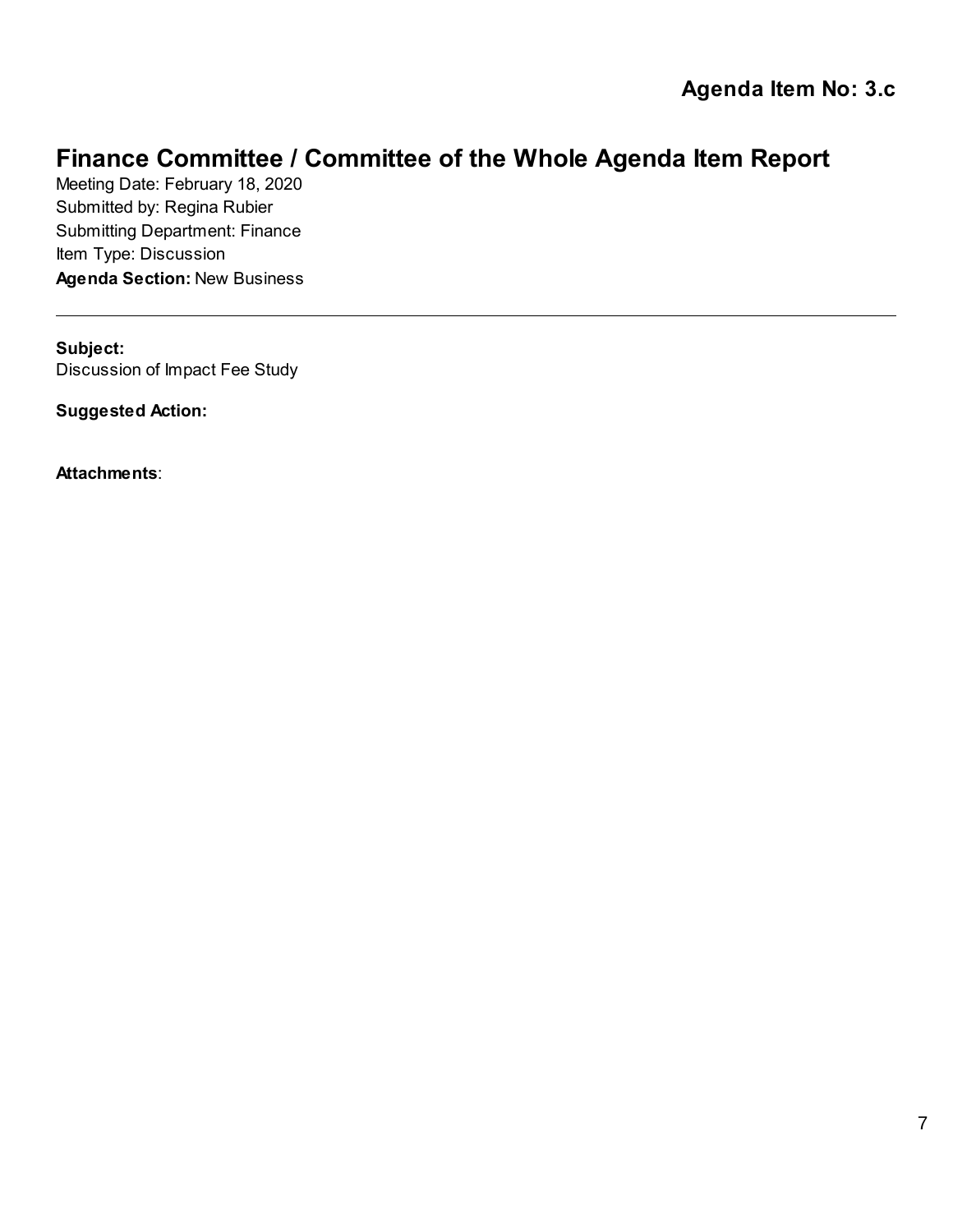Meeting Date: February 18, 2020 Submitted by: Regina Rubier Submitting Department: Finance Item Type: Discussion **Agenda Section:** New Business

#### **Subject:**

Annual update on OPEB and Pension Rate Stabilization Funds

**Suggested Action:**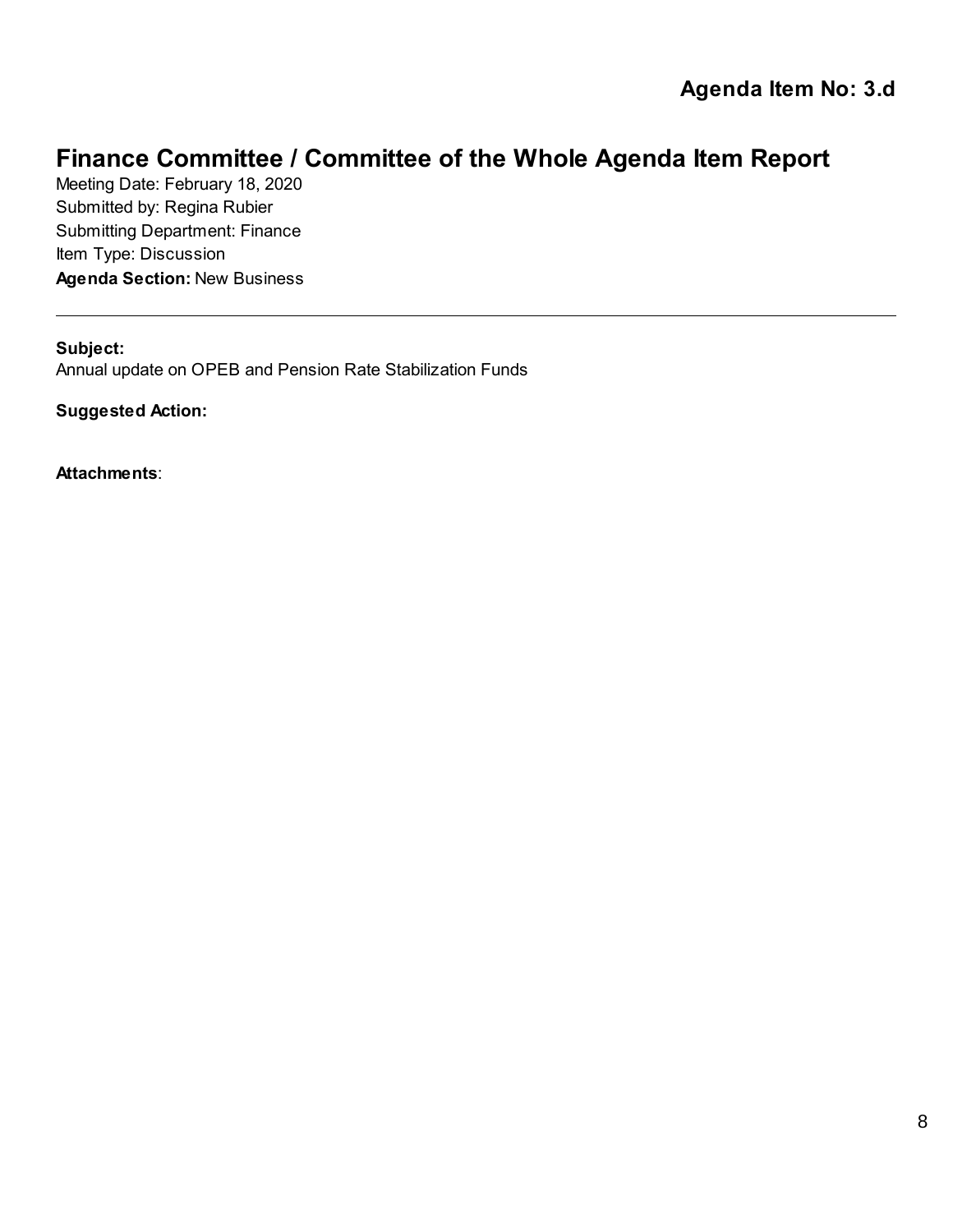Meeting Date: February 18, 2020 Submitted by: Regina Rubier Submitting Department: Finance Item Type: Discussion **Agenda Section:** New Business

#### **Subject:**

Funding agreement for Station 50/51 30% design work

**Suggested Action:**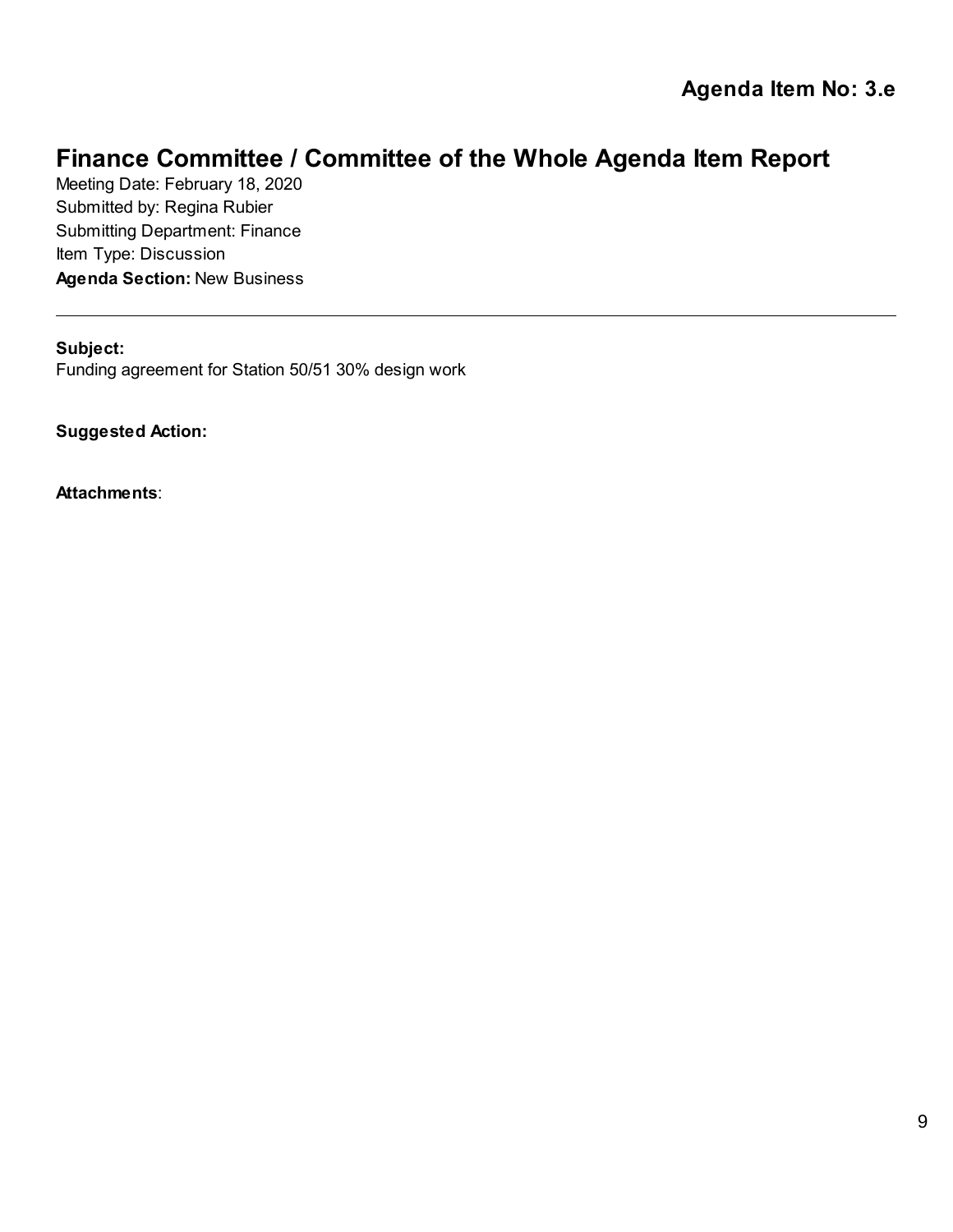Meeting Date: February 18, 2020 Submitted by: Regina Rubier Submitting Department: Finance Item Type: Discussion **Agenda Section:** New Business

**Subject:** Discussion of Robert Half/Accountemps Contract

**Suggested Action:**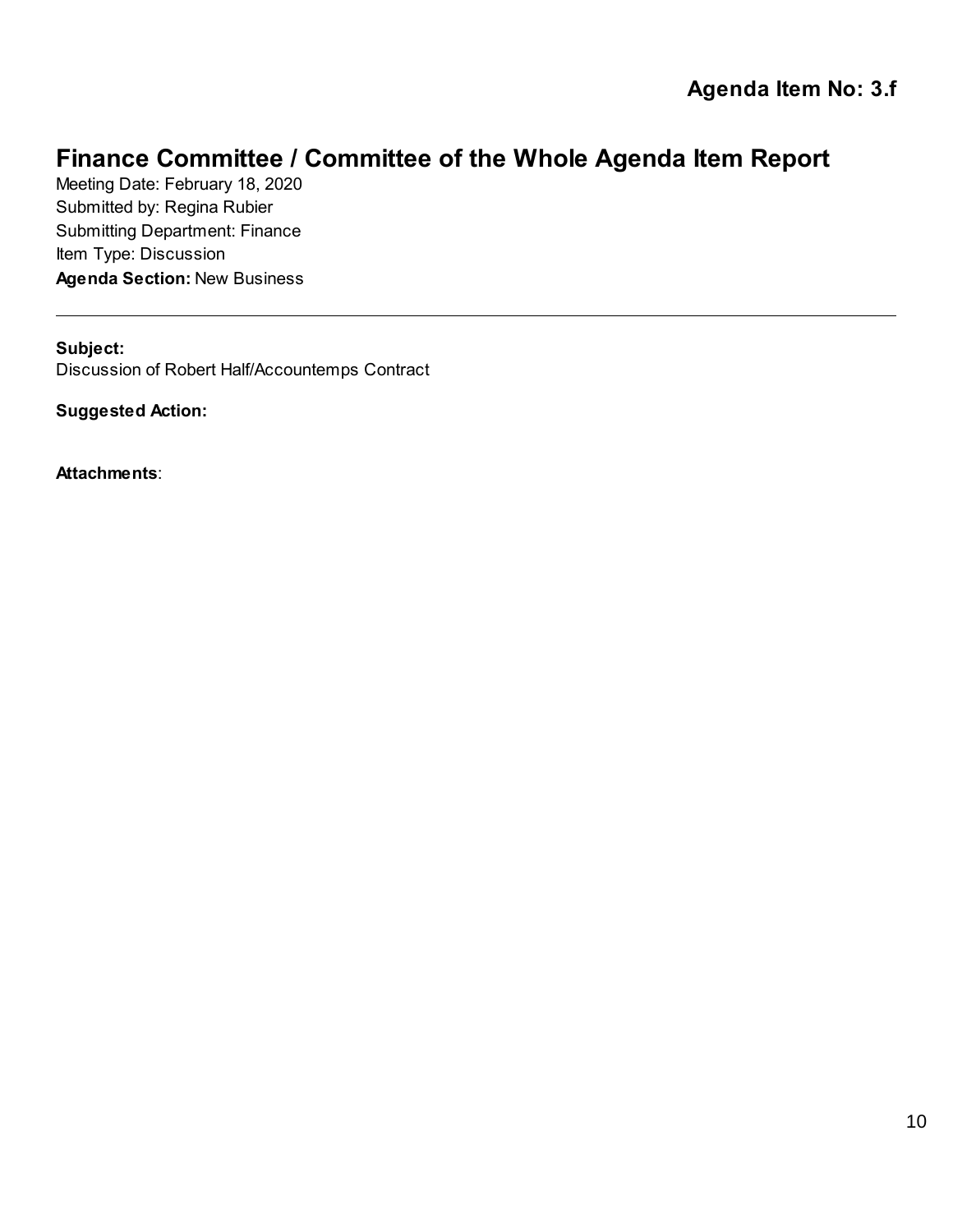Meeting Date: February 18, 2020 Submitted by: Regina Rubier Submitting Department: Finance Item Type: Discussion **Agenda Section:** New Business

**Subject:** Discussion of Greg Kennedy Contract

**Suggested Action:**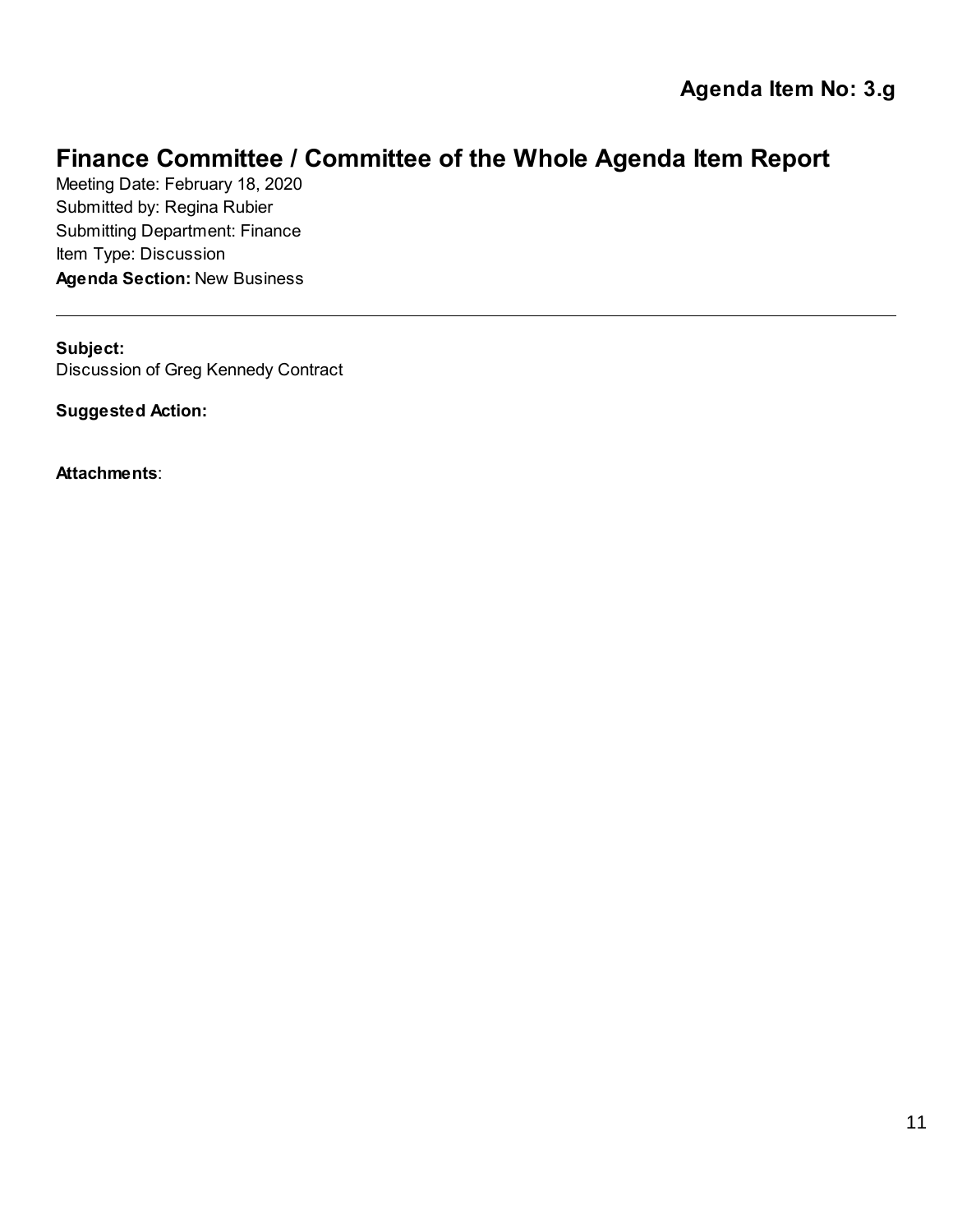Meeting Date: February 18, 2020 Submitted by: Regina Rubier Submitting Department: Administration Item Type: Discussion **Agenda Section:** New Business

**Subject:** Discussion of Fire Recovery USA Contract

**Suggested Action:**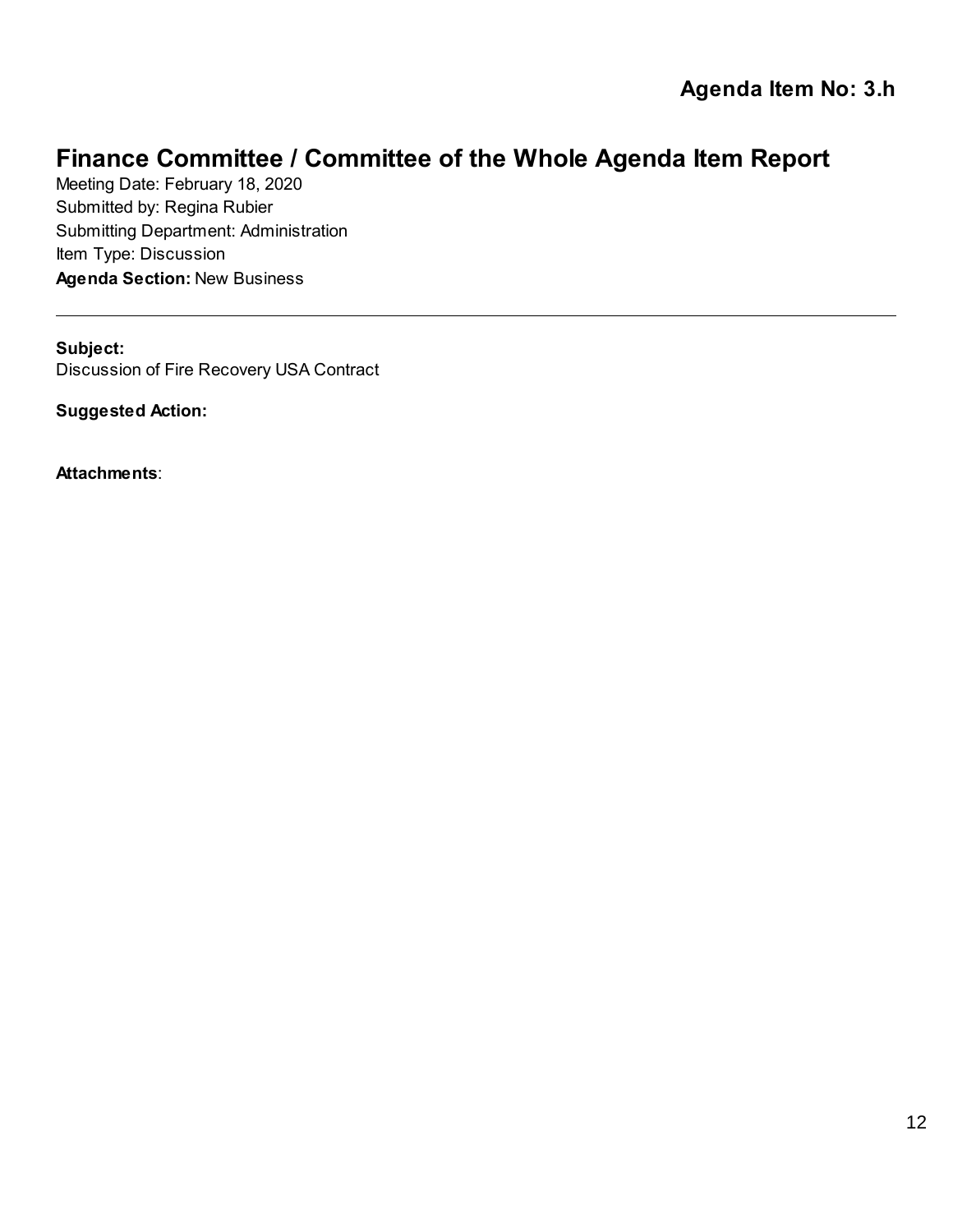Meeting Date: February 18, 2020 Submitted by: Regina Rubier Submitting Department: Finance Item Type: Discussion **Agenda Section:** New Business

**Subject:**

Discussion of Replacement Vehicle for Honda Minivan

**Suggested Action:**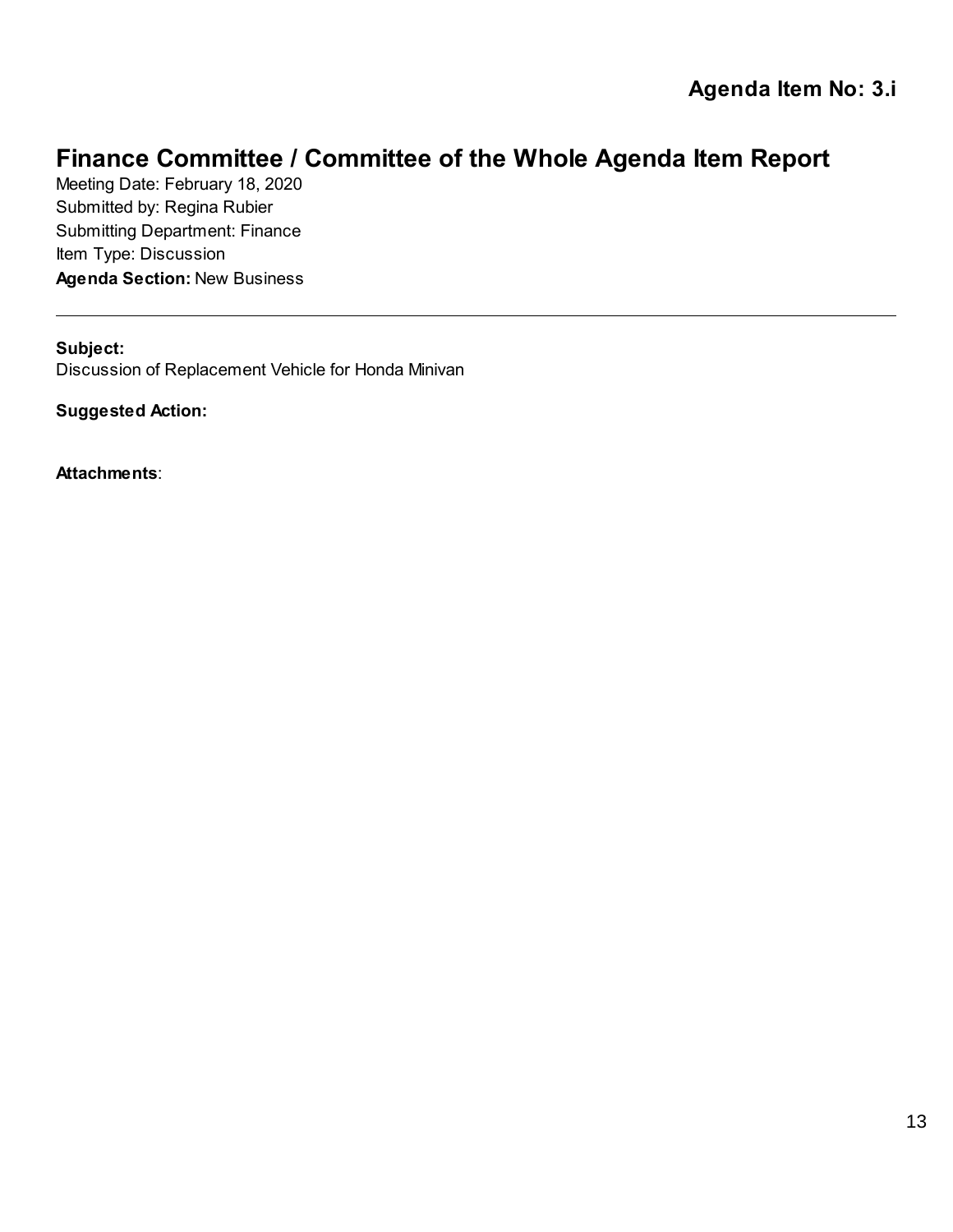Meeting Date: February 18, 2020 Submitted by: Brian Helmick Submitting Department: Fire Chief Item Type: Discussion **Agenda Section:** New Business

**Subject:** Backfill Battalion Chief Position

**Suggested Action:**